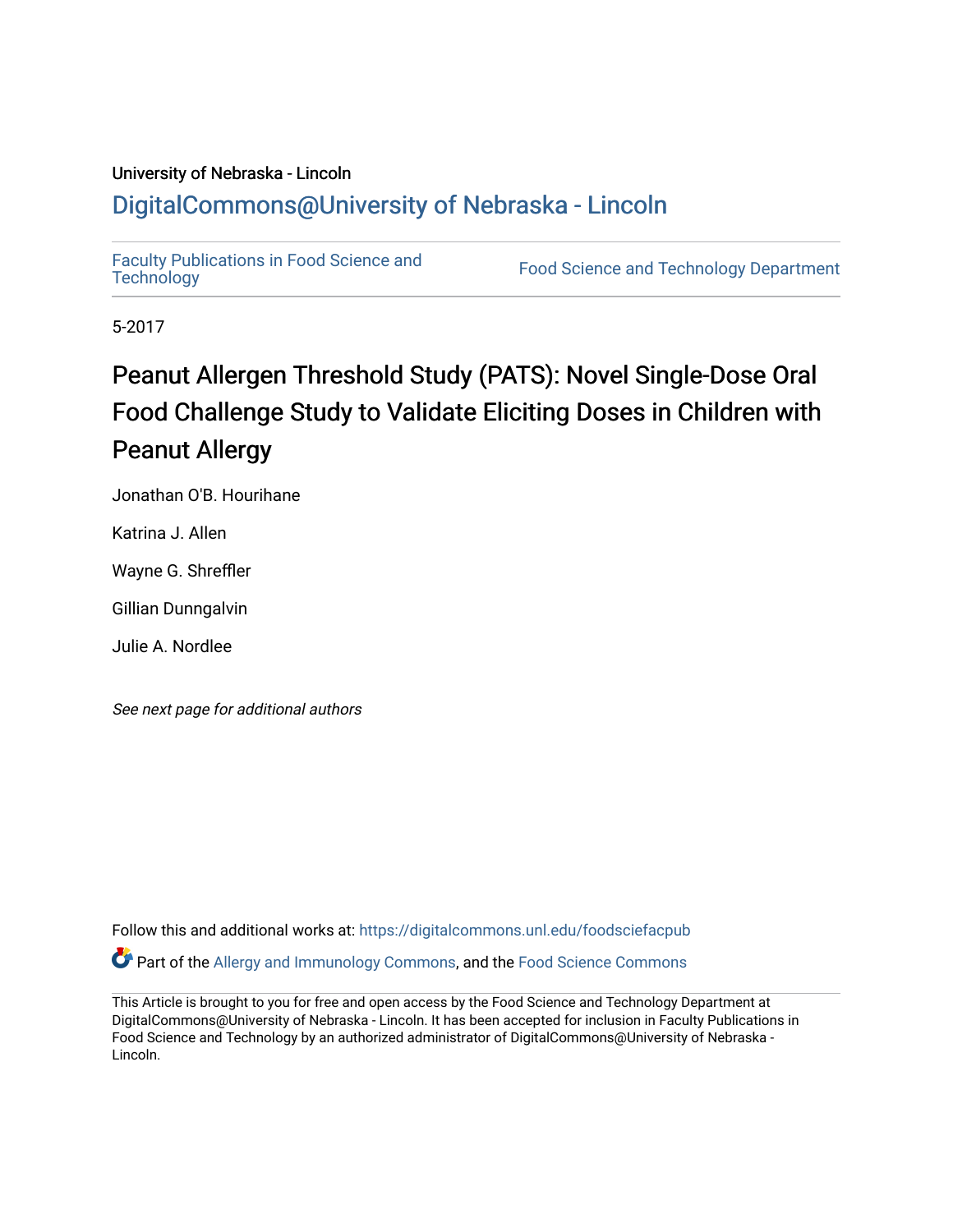### Authors

Jonathan O'B. Hourihane, Katrina J. Allen, Wayne G. Shreffler, Gillian Dunngalvin, Julie A. Nordlee, Giovanni A. Zurzolo, Audrey Dunngalvin, Lyle C. Gurrin, Joseph L. Baumert, and Steve L. Taylor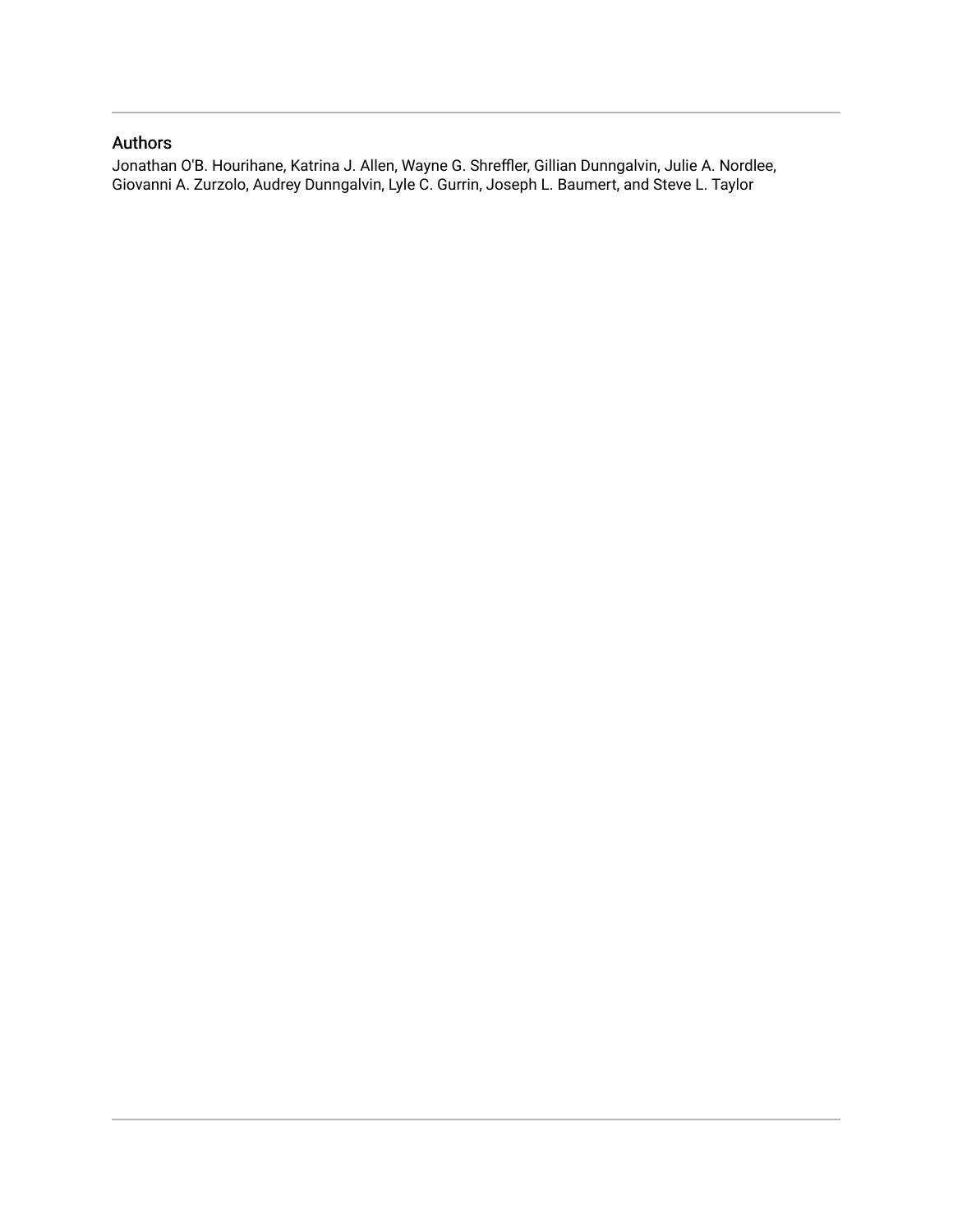

Published in *Journal of Allergy and Clinical Immunology* 139:5 (May 2017), pp. 1583–1590; doi: 10.1016/ j.jaci.2017.01.030 Copyright © 2017 American Academy of Allergy, Asthma & Immunology. Published by Elsevier. Used by permission. Submitted August 29, 2016; revised December 22, 2016; accepted January 9, 2017; published online February 24, 2017.

## **Peanut Allergen Threshold Study (PATS): Novel Single-Dose Oral Food Challenge Study to Validate Eliciting Doses in Children with Peanut Allergy**

Jonathan O'B. Hourihane, MD, DM,<sup>1</sup> Katrina J. Allen, MD, PHD,<sup>2,3</sup>

Wayne G. Shreffler, MD, PHD,<sup>4</sup> Gillian Dunngalvin, PHD,<sup>1,5</sup>

Julie A. Nordlee, MS,<sup>6</sup> Giovanni A. Zurzolo, PHD,<sup>2,7</sup>

Audrey Dunngalvin, PHD,<sup>1,5</sup> Lyle C. Gurrin, PHD,<sup>8</sup>

Joseph L. Baumert, PHD,<sup>6</sup> and Steve L. Taylor, PHD<sup>6</sup>

- 1. Paediatrics and Child Health, University College, Cork, Ireland
- 2. Murdoch Childrens Research Institute, Department of Paediatrics, University of Melbourne, Melbourne, Australia
- 3. Department of Allergy and Immunology, Royal Children's Hospital, Melbourne, Australia
- 4. Food Allergy Centre and Centre for Immunology and Inflammatory Disease, and Massachusetts General Hospital/Harvard Medical School, Boston, Massachusetts, USA
- 5. School of Applied Psychology, University College, Cork, Ireland
- 6. Food Allergy Research and Resource Program, University of Nebraska–Lincoln, Lincoln, Nebraska, USA
- 7. Centre for Chronic Disease, College of Health and Biomedicine, Victoria University, Melbourne, Australia
- 8. Melbourne School of Population and Global Health, University of Melbourne, Melbourne, Australia

*Corresponding author* – Jonathan O'B. Hourihane, MD, DM, Paediatrics and Child Health, University College Cork, Ireland, emai[l j.hourihane@ucc.ie](mailto:j.hourihane@ucc.ie)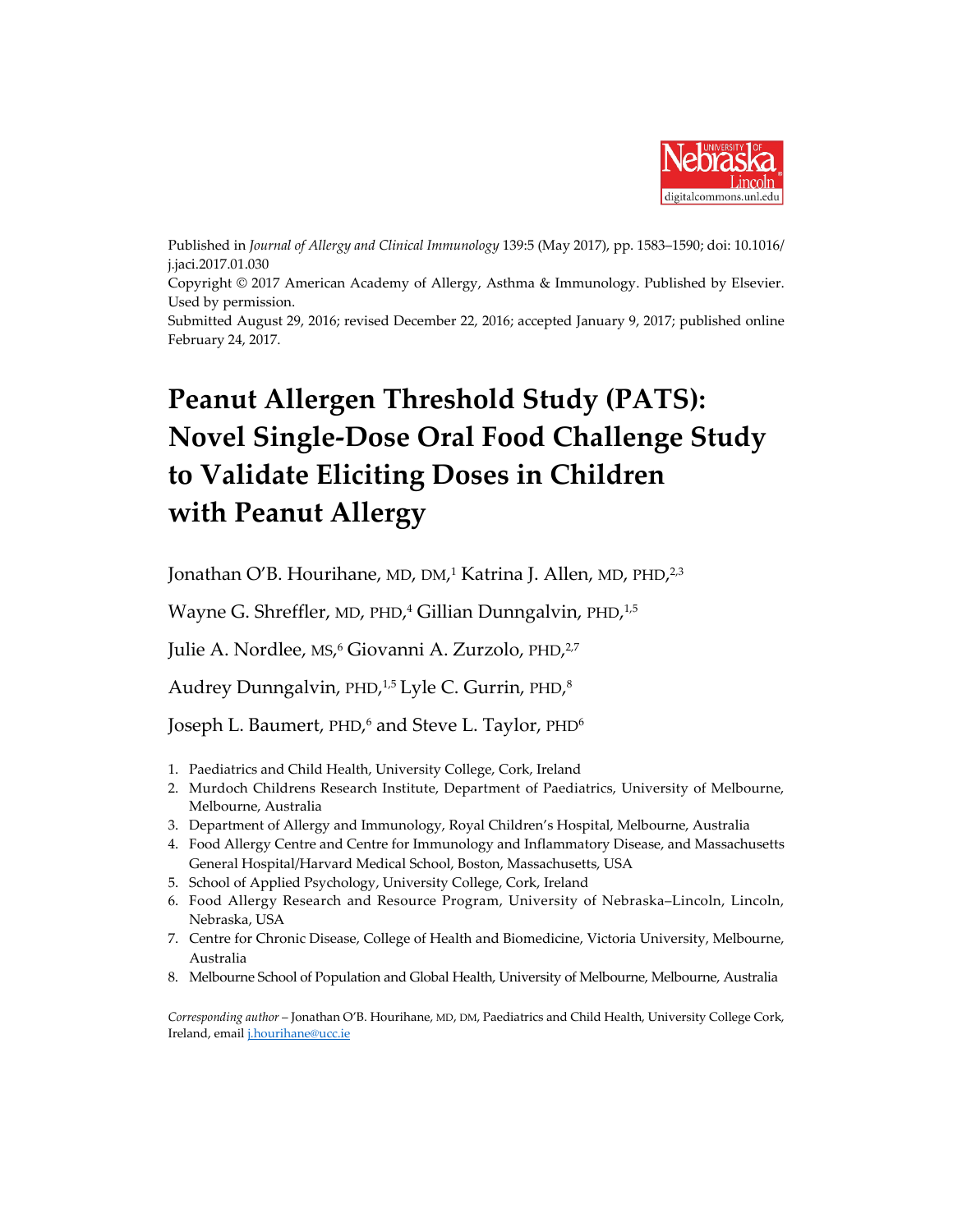#### **Abstract**

*Background:* Eliciting doses (EDs) of allergenic foods can be defined by the distribution of threshold doses for subjects within a specific population. The ED<sub>05</sub> is the dose that elicits a reaction in 5% of allergic subjects. The predicted  $ED_{05}$  for peanut is 1.5 mg of peanut protein (6 mg of whole peanut). *Objective:* We sought to validate the predicted peanut ED<sub>05</sub> (1.5 mg) with a novel single-dose challenge. *Methods:* Consecutive eligible children with peanut allergy in 3 centers were prospectively invited to participate, irrespective of previous reaction severity. Predetermined criteria for objective reactions were used to identify ED05 single-dose reactors. *Results:* Five hundred eighteen children (mean age, 6.8 years) were eligible. No significant demographic or clinical differences were identified between 381 (74%) participants and 137 (26%) nonparticipants or between subjects recruited at each center. Three hundred seventy-eight children (206 male) completed the study. Almost half the group reported ignoring precautionary allergen labeling. Two hundred forty-five (65%) children experienced no reaction to the single dose of peanut. Sixty-seven (18%) children reported a subjective reaction without objective findings. Fifty-eight (15%) children experienced signs of a mild and transient nature that did not meet the predetermined criteria. Only 8 (2.1%; 95% CI, 0.6%–3.4%) subjects met the predetermined criteria for an objective and likely related event. No child experienced more than a mild reaction, 4 of the 8 received oral antihistamines only, and none received epinephrine. Food allergy–related quality of life improved from baseline to 1 month after challenge regardless of outcome (η<sup>2</sup> = 0.2, *P* < .0001). Peanut skin prick test responses and peanut- and Ara h 2–specific IgE levels were not associated with objective reactivity to peanut ED05. *Conclusion:* A single administration of 1.5 mg of peanut protein elicited objective reactions in fewer than the predicted 5% of patients with peanut allergy. The novel single-dose oral food challenge appears clinically safe and patient acceptable, regardless of the outcome. It identifies the most highly dose-sensitive population with food allergy not otherwise identifiable by using routinely available peanut skin prick test responses or specific IgE levels, but this single-dose approach has not yet been validated for risk assessment of individual patients.

**Keywords:** eliciting dose, food allergy related quality of life questionnaire, single dose, peanut thresholds, oral food challenges, Voluntary Incidental Trace Allergen Labelling, Peanut Allergen Threshold Study

**Clinical implications:** The ED<sub>05</sub> for peanut (1.5 mg of peanut protein) was validated in a multicenter study using a novel single-dose challenge design, which provides a significant quality-of-life benefit for parents of participants and could be adapted to other research or clinical settings.

#### **Abbreviations**

DBPCFC: Double-blind, placebo-controlled food challenge ED: Eliciting dose  $ED<sub>01</sub>$ : Eliciting dose for a peanut-induced allergic reaction in 1% of subjects studied ED05: Eliciting dose for a peanut-induced allergic reaction in 5% of the population with peanut allergy FAQL: Food allergy–related quality of life FAQL-CF: Food Allergy Quality of Life—Child Form FAQL-PF: Food Allergy Quality of Life—Parent Form OFC: Oral food challenge PAL: Precautionary allergen labeling PATS: Peanut Allergen Threshold Study sIgE: Specific IgE SPT: Skin prick test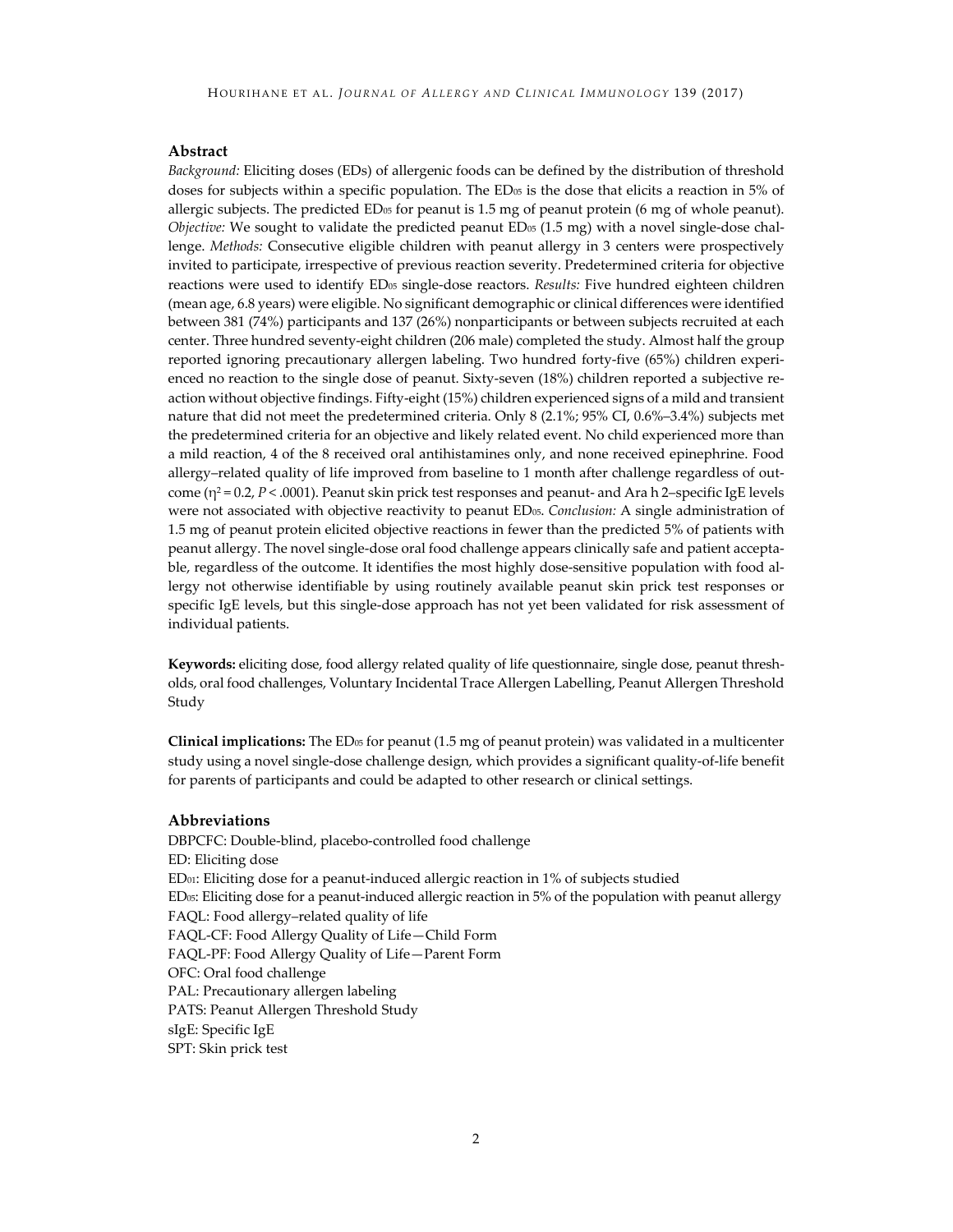Patients with food allergy are clinically selected to participate in diagnostic or research oral food challenge (OFC) protocols that use graded incremental doses administered at short fixed time intervals. Subjects who have experienced anaphylaxis are often not offered routine clinical OFCs and can be excluded from research OFC protocols.<sup>1</sup> It is generally not possible based on graded protocols to determine whether a reaction has occurred to a discrete threshold dose of the allergenic food or has been the result of the cumulative dose consumed by the allergic patient at the time of reaction.

The eliciting dose (ED) for a peanut-induced allergic reaction in 5% of the population with peanut allergy ( $ED<sub>05</sub>$ ) has been estimated at 1.5 mg of peanut protein (6 mg of whole peanut) based on the population distribution of threshold doses (children and adults) from graded and blinded oral challenges of 750 patients with peanut allergy.<sup>2-4</sup>

This study aims to assess the precision of the predicted ED<sub>05</sub> by using a single-dose challenge (6 mg of peanut = 1.5 mg of peanut protein, approximately 1/100th of a peanut kernel) in an unselected group of children with peanut allergy and to validate the processes used to develop the only existing reference doses for peanut, which have been based on the eliciting dose for a peanut-induced allergic reaction in 1% of subjects studied (ED<sub>01</sub>).<sup>2</sup> It is likely that subjects who react only mildly at the  $ED_{05}$  would tolerate the  $ED_{01}$  at least as well.4 This might assist clinicians, regulators, and other stakeholders in risk management for patients with peanut allergy.

#### **Methods**

We have already published an in-depth description of the background and methodology of the Peanut Allergen Threshold Study (PATS) study.5 Additional details are provided below.

#### *Recruitment*

This multicenter study involved 3 geographically diverse teaching centers set in universityaffiliated hospitals providing local, regional, and national allergy services. The protocol required that the study was discussed fully with every potentially suitable child and family met during routine medical encounters in the clinic or during hospital attendances to minimize recruitment bias. Families who chose not to participate were asked to complete a study-specific "nonparticipant" questionnaire adapted from Osborne et al<sup>6</sup> and to provide written informed consent for their routinely available laboratory data to be examined anonymously in the study. Inclusion and exclusion criteria are shown in Table I.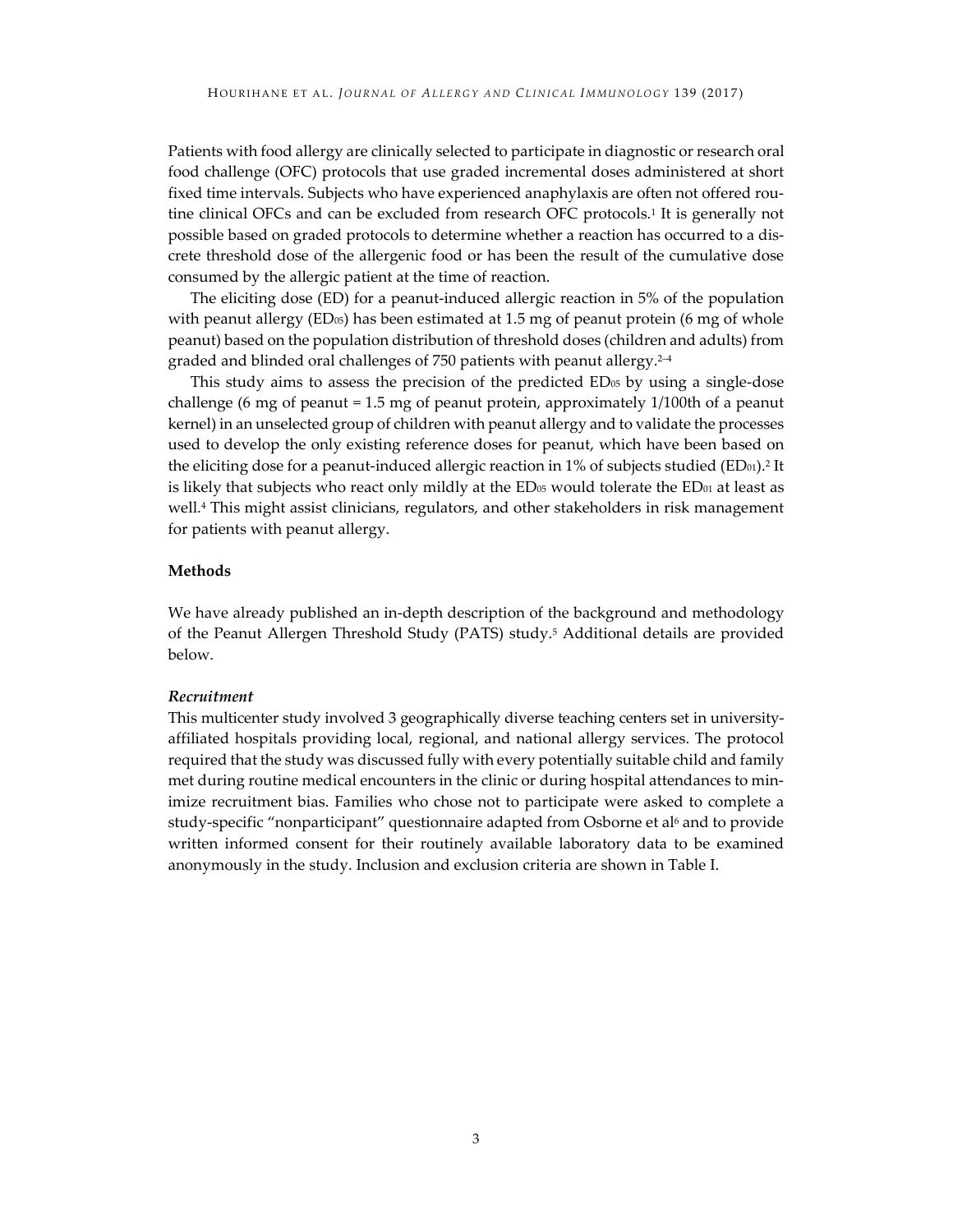| <b>Table I.</b> Inclusion and exclusion criteria                                                                                                                                                                                                                         |                                                                                                                                            |  |  |  |  |  |  |
|--------------------------------------------------------------------------------------------------------------------------------------------------------------------------------------------------------------------------------------------------------------------------|--------------------------------------------------------------------------------------------------------------------------------------------|--|--|--|--|--|--|
| Inclusion criteria                                                                                                                                                                                                                                                       | Exclusion criteria                                                                                                                         |  |  |  |  |  |  |
| Age between 1 and 18 y inclusive                                                                                                                                                                                                                                         | Medically unfit for challenge according to local unit<br>OFC guidelines/protocol (e.g., high fever or unwell<br>with intercurrent illness) |  |  |  |  |  |  |
| Evidence of peanut allergy by one of the following:                                                                                                                                                                                                                      | Oral corticosteroids within 14 days before challenge                                                                                       |  |  |  |  |  |  |
| History of unequivocal exposure (including accidental)<br>and typical acute allergic reaction within the<br>preceding 2 y and positive peanut SPT response<br>(performed according to local clinical protocols)/<br>sIgE                                                 | Episode of anaphylaxis of any cause in 4 wk before<br>challenge                                                                            |  |  |  |  |  |  |
| Positive OFC with peanut performed within 2 years,<br>either open OFC or DBPCFC                                                                                                                                                                                          | Use of antihistamines within 5 d of OFC                                                                                                    |  |  |  |  |  |  |
| Peanut never ingested, but sensitization to peanut<br>greater than the 95% positive predictive value for<br>clinical allergy (i.e., peanut serum $IgE \ge 15$ kU/L [by<br>CAP-FEIA] and/or peanut SPT wheal size $\geq 8$ mm<br>within 2 mo of the single-dose challenge | Asthma symptoms that are not well controlled, as<br>demonstrated by $FEV_1 < 85\%$ of predicted best                                       |  |  |  |  |  |  |

# *Food allergy–related quality-of-life questionnaires*

Validated Food Allergy Quality of Life—Parent Form (FAQL-PF) and Food Allergy Quality of Life—Child Form (FAQL-CF) questionnaires were self-administered before OFC (T1) and 1 month after OFC (T2) to assess the effect of this novel single-dose OFC protocol on food allergy–related quality of life (FAQL).7 FAQL-PF and FAQL-CF are age-appropriate questionnaires that assess the health-related quality of life of children with food allergy. FAQL-PF is completed by a parent of the child with food allergy (0–12 years) and the FAQL-CF is completed by the children themselves (8–12 years) on a 7-point scale ranging from not at all (1) to extremely (7). It has been found to have excellent reliability ( $α > 0.9$ ) and construct, cross-cultural, content, and longitudinal validity. A higher score on either questionnaire reflects higher burden/poorer FAQL. A lower score reflects lower burden/ better FAQL.

#### *Single-dose OFC*

The shelf-stable single-dose challenge cookies were manufactured at the University of Nebraska–Lincoln and then distributed to participating clinical centers. Peanut content was determined with the Neogen Veratox Quantitative Peanut Allergen Test (Neogen, Lansing, Michigan). This assay was also used to establish a validated mixing method to achieve a homogeneous incorporation of peanut flour into the formulation, as well as determining whether all ingredients in the formulation were less than the limit of quantitation (2.5 ppm). The stability of the product was established by meeting acceptable criteria for water activity and microbial load. Cookies were stored frozen until use to maintain taste and texture. The single-dose cookie (6 mg of whole peanut = 1.5 mg of peanut protein) consisted of granulated sugar, brown sugar, all-purpose wheat flour, vegetable shortening, salt, baking soda, and light roast, partially defatted peanut flour (Golden Peanut Company, Alpharetta, Georgia). The cookie was eaten under standard open OFC conditions in the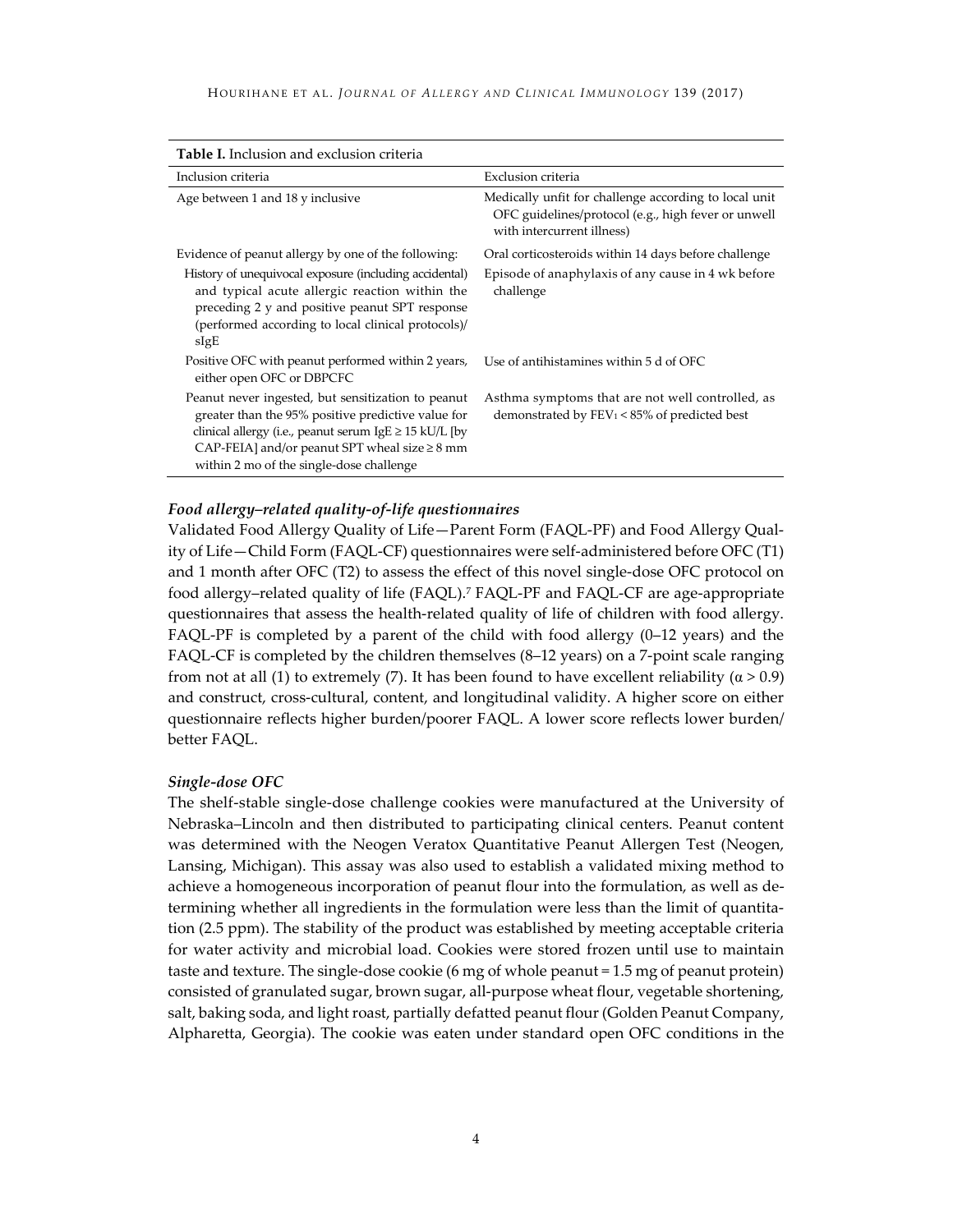hospital. For subjects allergic to other cookie ingredients (e.g., wheat), the peanut dose of 1.5 mg of peanut protein was administered as the same light roast, partially defatted peanut flour in a vehicle food of the subject's choice. Routine OFC monitoring was performed, according to local clinical practice. Children were observed until 2 hours after OFCs if no symptoms and signs were elicited or until 2 hours after such symptoms and signs had resolved with or without treatment.

#### *Criteria for a positive OFC result*

A highly liberal inclusive strategywas used to capture clinical data during the OFCs. Staff were encouraged to make extensive notes, recording any physical or behavioral changes observed or self-reported during the single-dose OFC. Predetermined objective criteria were used because the ED<sub>05</sub> was predicted on the basis of challenge-associated objective responses only.1–4 The predetermined objective criteria for a positive OFC result occurring within 2 hours of ingestion were as follows: 3 or more concurrent episodes of noncontact urticaria persisting for at least 5 minutes; perioral or periorbital angioedema; rhinoconjunctivitis, including sneezing; diarrhea; vomiting (excluding gag reflex); or anaphylaxis (with evidence of circulatory or respiratory compromise, such as persistent cough, wheeze, change in voice, stridor, difficulty breathing, and collapse).8

Subjective symptoms were also recorded, such as palatal itch, headache, dizziness, bloating, abdominal pain, cramps, muscle aches, aching joints, anxiety, tension, and agitation.

#### *Case definition*

When the clinical study was completed, all coinvestigators met in person and reviewed all clinical comments written by staff in each center during the study. The above criteria were applied, and cases were designated "objective" or "subjective" and then as having met or not met the predetermined objective criteria, as above.

#### *Blood test*

A blood sample was taken for peanut-specific IgE (sIgE) component analysis (local hospital laboratories with ImmunoCAP [Thermo Fisher, Waltham, Massachsetts], according to the manufacturer's instructions) and quantitative peanut sIgE fluoroenzyme immunoassays 20 minutes after OFCs.

#### *Sample size estimation*

Assuming that the observed proportion of the sample that reacts to the single-dose OFC is 5%, a sample size of 375 corresponds to a 95% CI for the population proportion with a lower limit of 3.1% and an upper limit of 7.8% by using the properties of the binomial distribution. The investigators believed that this degree of precision in estimation was sufficient to rule out gross incompatibility between the predicted and observed proportion of participants reacting to the single dose.

#### *Statistics*

Data were analyzed with SPSS software (version 22; IBM, Evanston, Illinois). Two-sample *t* tests for continuously valued variables and Pearson  $\chi^2$  or Fisher exact tests (for low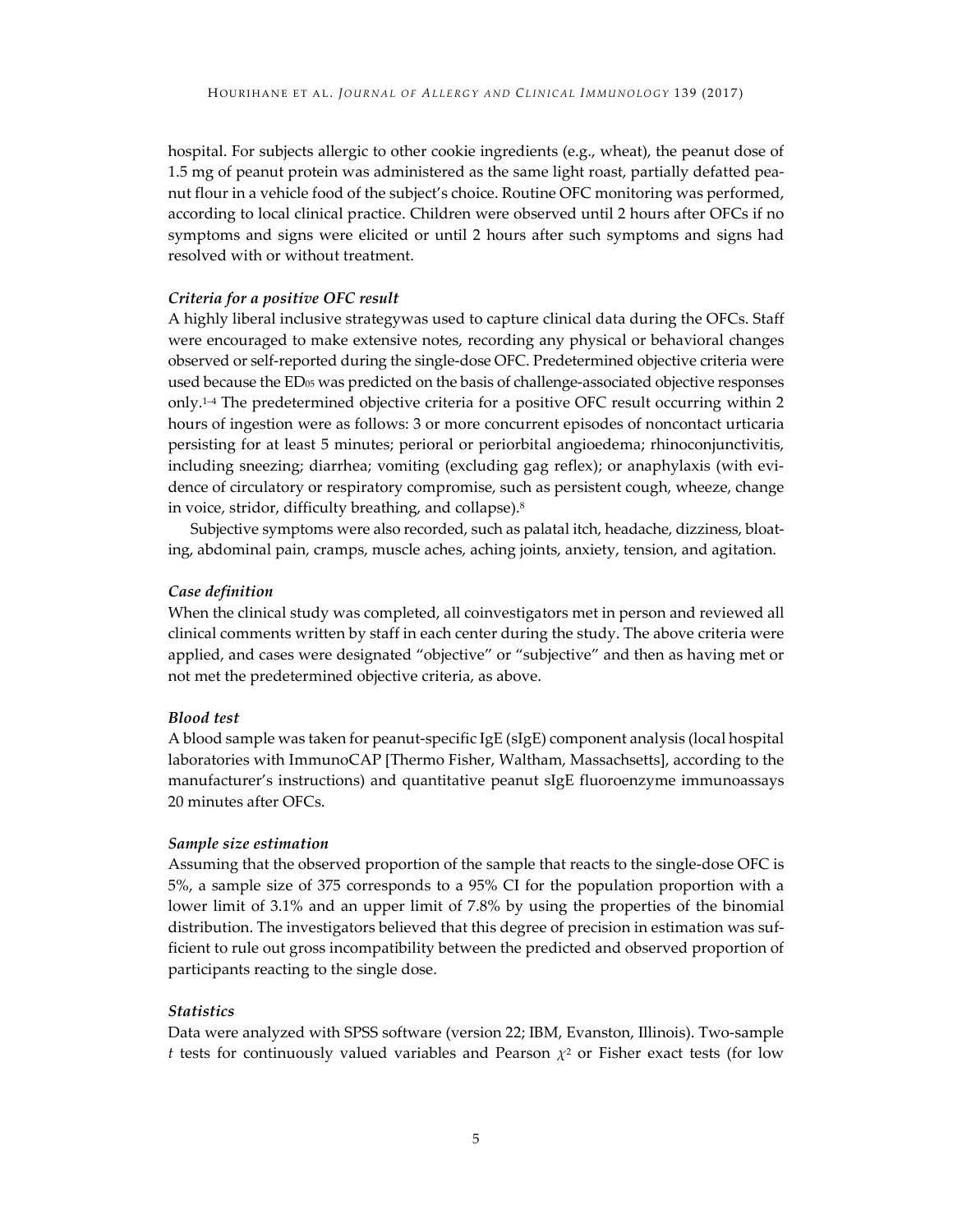prevalence) for binary variables were conducted to determine the extent of any covariate imbalance between participants and nonparticipants. Differences in means and proportions between centers were also examined by using similar statistical methods. The effect of the single-dose protocol on FAQL was analyzed by using multivariable regression analysis.

Partial  $\eta^2$  ( $\eta^2$ ) analysis, also known as  $R^2$  analysis, was the effect size produced by the statistical tests used in this study. There are many advantages to including effect size when reporting significant results. Effect size is not influenced by sample size or number of variables. Although a significant result (*P* value) shows whether an effect exists, it does not reflect the size of the effect. Therefore both the magnitude (effect size) and significance (*P* value) are essential results to be reported.<sup>9–11</sup> A small effect size is less than 0.08, a medium effect size is less than 0.24, and a large effect size is 0.25 and above.<sup>10</sup>

#### *Ethical approval*

This study was approved by the Cork University Hospital Research Ethics Committee (ECM 4 g), Melbourne Royal Children's Hospital Human Research Ethics Committee (HREC App 32166A), and the Partners Human Research Committee (2012P002475). Written informed parental and adolescent consent and younger children's assent (according to local institutional review board age-related requirements) were obtained.

#### **Results**

Between October 2013 and February 2015, 518 patients were approached serially for participation (Fig. 1). One hundred thirty-seven subjects were deemed either ineligible or did not wish to take part in the study. Three hundred seventy-eight completed the challenge protocol. Three subjects did not complete the protocol. Comparisons of participants and nonparticipants in each center are shown in Table II. Univariate ANOVA showed no significant age differences between participants and nonparticipants (*P* = .62) controlling for center location  $(P = .84)$ . Sixty percent of the overall sample was male. Twenty-two percent of female subjects approached did not participate compared with 30% of male subjects  $(\chi^2)$  $= 6.7$ , *P* = .035). There was no difference in participant sex between centers ( $\chi^2$  = 2.6, *P* = .63).

A significant association was found between entry criteria and study center location. Twenty-seven percent of Irish subjects had been given a diagnosis of peanut allergy based on the most stringent criterion (positive OFC result) compared with 11% in Australia and only 2.5% in the United States ( $P < .001$ ). However, the diagnostic method did not significantly differ between participants and nonparticipants ( $\chi^2$  = 3.6, *P* = .17) or between sexes  $(\chi^2 = 6.17, P = .19)$ .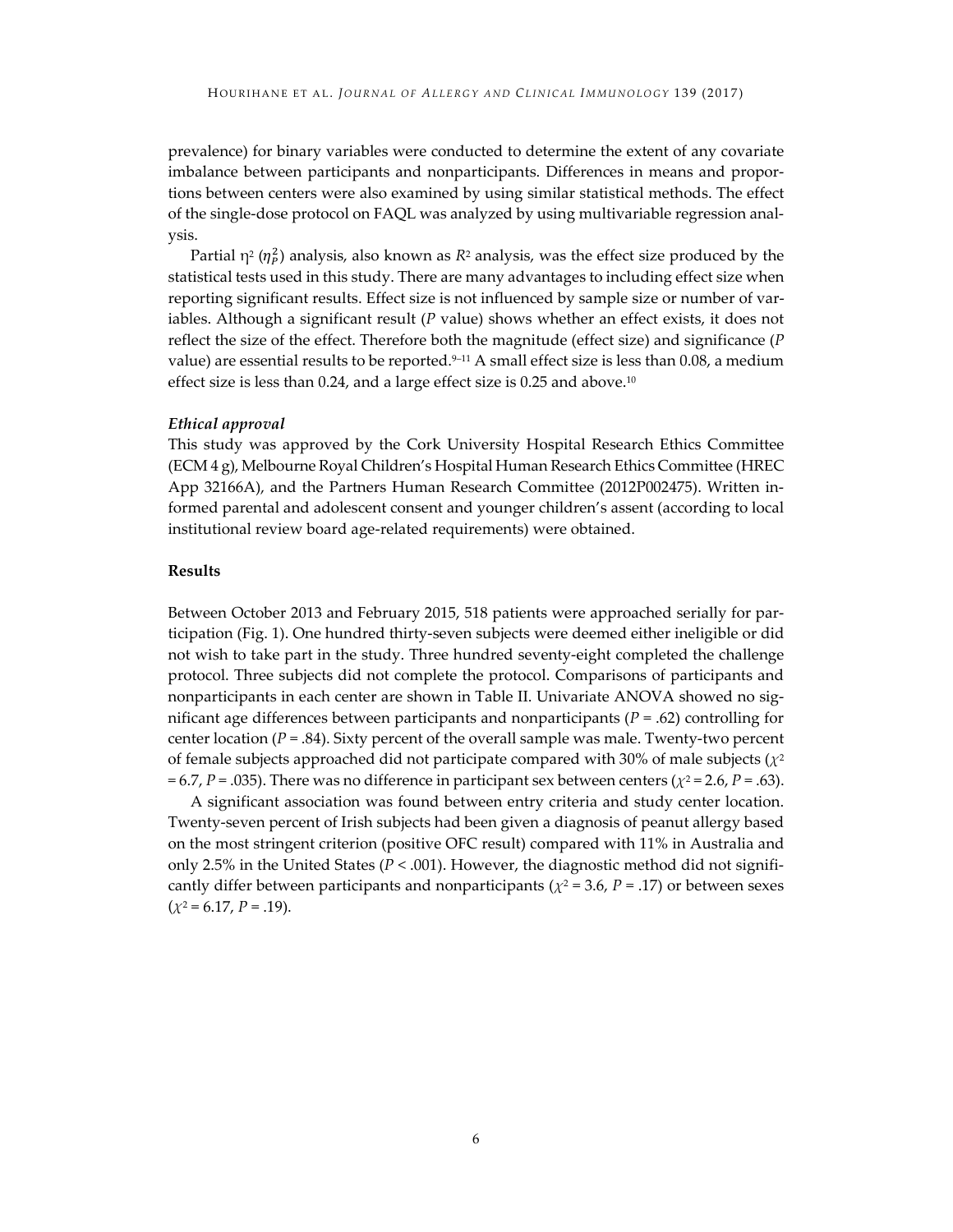

**Figure 1.** Flow diagram of subject recruitment and participation.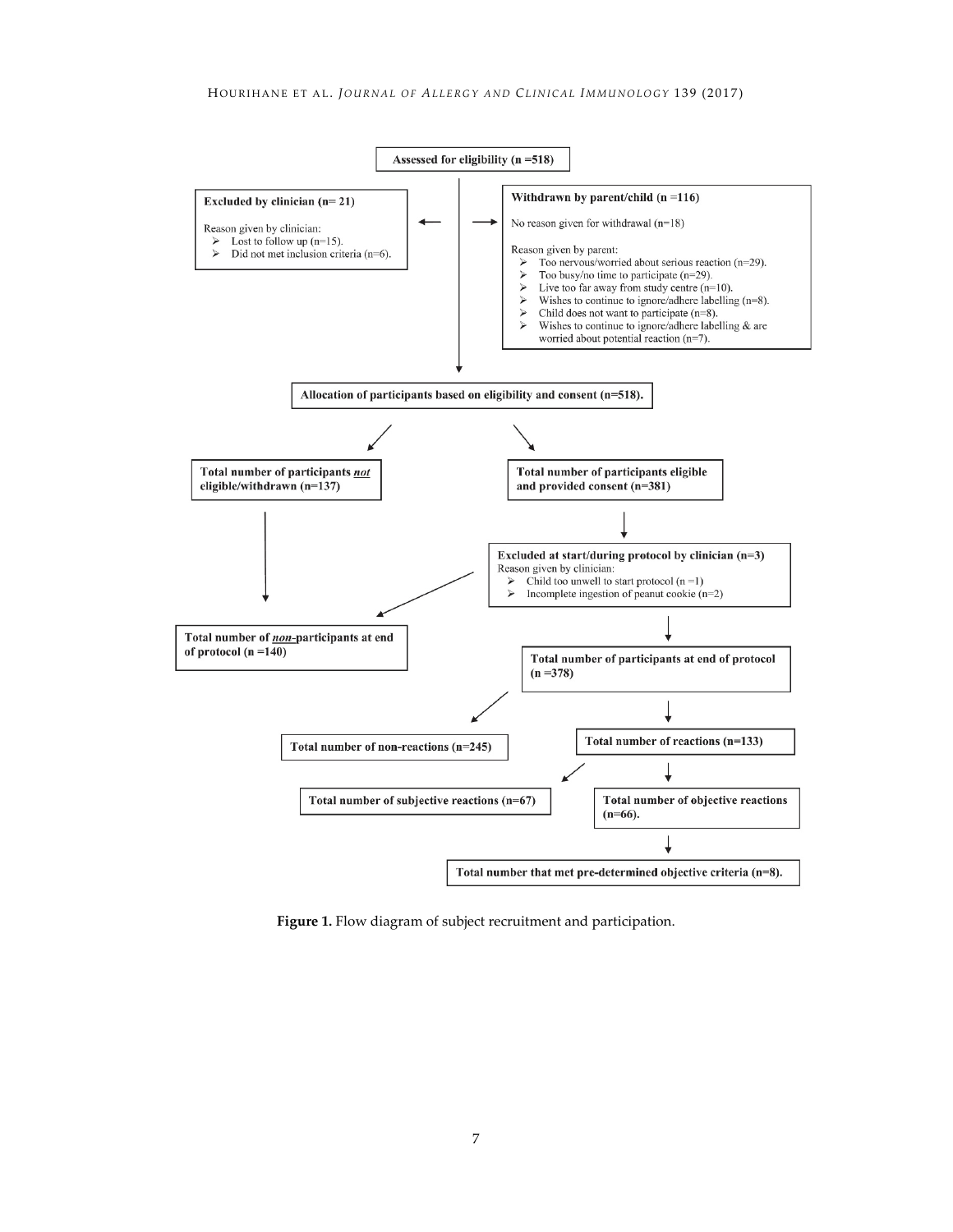| Table II. Demographic comparison of participants with nonparticipants |      |              |               |      |                 |                |  |  |  |
|-----------------------------------------------------------------------|------|--------------|---------------|------|-----------------|----------------|--|--|--|
|                                                                       |      | Participants |               |      | Nonparticipants |                |  |  |  |
|                                                                       | Cork | Melbourne    | <b>Boston</b> | Cork | Melbourne       | Boston         |  |  |  |
| Initial no.                                                           | 124  | 126          | 128           | 63   | 24              | 53             |  |  |  |
| Male sex $(\%)$                                                       | 61   | 56.3         | 55.5          | 60.3 | 70.8            | 71.7           |  |  |  |
| Mean age $(y)$                                                        | 6.36 | 7.63         | 6.55          | 6.78 | 8.54            | 6.65           |  |  |  |
| Final no.*                                                            | 124  | 126          | 128           | 63   | 24              | 35             |  |  |  |
| Inclusion criterion met <sup>+</sup>                                  |      |              |               |      |                 |                |  |  |  |
| Typical reaction $<$ 2 $<$                                            | 68   | 60           | 74            | 38   | 12              | 19             |  |  |  |
| Positive OFC $< 2y$                                                   | 43   | 16           | 2             | 8    |                 | $\overline{2}$ |  |  |  |
| $SPT/sIgE > 95\% PPV$                                                 | 13   | 50           | 52            | 17   | 11              | 14             |  |  |  |

PPV, Positive predictive value

\*Eighteen participants in Boston did not wish to participate immediately after initial recruitment, and therefore no diagnostic information was gathered.

†Many subjects met both entry criteria 1 and 2, but only the single subject entered in the restricted data file option is reported here.

#### *Reactions to single-dose ED05 OFCs*

Three hundred eighty-one participants took part in this stage of the study. Two were excluded because of incomplete ingestion of the peanut cookie, and 1 was excluded before starting the protocol because of intercurrent illness, which was evident on clinical examination on the day of study. Three hundred seventy-eight subjects completed the protocol. Three hundred sixty-two (96%) subjects received the single dose in the cookie. The remaining 16 subjects received peanut flour instead in another vehicle food of their choice. There were no significant differences in reaction type between the 362 children who ate the standard cookie and the 16 children who ate the peanut flour in another vehicle ( $\chi^2$  = 2.21, *P* = .53).

Two hundred forty-five subjects showed no reaction to the cookie single-dose OFC (Table III). For 133 subjects, a comment indicative of a possible reaction was recorded in the written OFC records. Sixty-seven reported subjective symptoms only. Sixty-six events were considered objective, but 58 of these did not meet the predetermined criteria. The very mild and transient objective symptoms that did not meet the predetermined criteria included nonpersistent, usually single sneeze; nonpersistent, usually single cough; small areas of transient erythema; and fewer than 3 hives lasting less than 5 minutes. Eight participants experienced objective events that met the predetermined criteria (Table IV). All 8 subjects who met the predetermined criteria consumed the cookie and not an alternative vehicle. No participant experienced more than a mild reaction; 4 of the 8 most objectively reacting subjects were treated with oral antihistamines. No other subject was treated, and none received epinephrine.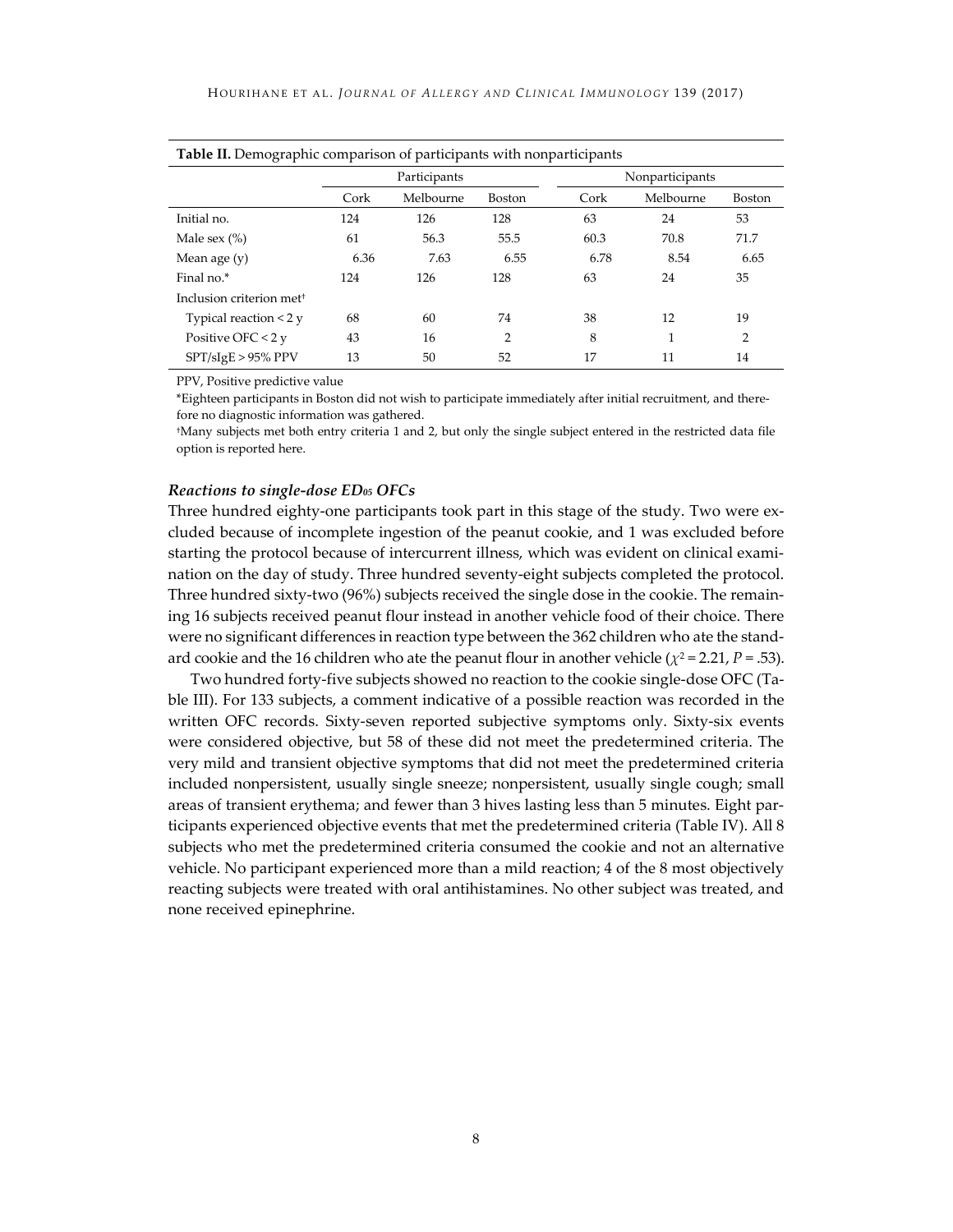| Table III. Primary outcomes (reaction to single-dose food challenge) per center |     |     |     |     |  |  |  |  |  |  |
|---------------------------------------------------------------------------------|-----|-----|-----|-----|--|--|--|--|--|--|
| Melbourne<br>Cork<br><b>Boston</b><br>Total                                     |     |     |     |     |  |  |  |  |  |  |
| Participants                                                                    |     |     |     |     |  |  |  |  |  |  |
| Active eligible participants (completed OFC)                                    | 378 | 124 | 126 | 128 |  |  |  |  |  |  |
| Outcome group                                                                   |     |     |     |     |  |  |  |  |  |  |
| Total                                                                           | 378 | 124 | 126 | 128 |  |  |  |  |  |  |
| <b>Nonreactors</b>                                                              | 245 | 94  | 65  | 86  |  |  |  |  |  |  |
| Reactors                                                                        | 133 | 30  | 61  | 42  |  |  |  |  |  |  |
| Subjective reactors                                                             | 67  | 19  | 30  | 18  |  |  |  |  |  |  |
| Objective reactors                                                              |     |     |     |     |  |  |  |  |  |  |
| Total objective                                                                 | 66  | 11  | 31  | 24  |  |  |  |  |  |  |
| Meeting predetermined criteria                                                  | 8   |     | 3   | 4   |  |  |  |  |  |  |

| -- |  |  |
|----|--|--|
|    |  |  |
|    |  |  |
|    |  |  |

| <b>Table IV.</b> Participants who met the predetermined objective reactivity criteria/case definition |  |  |
|-------------------------------------------------------------------------------------------------------|--|--|
|-------------------------------------------------------------------------------------------------------|--|--|

|             |                         |                |        |                                                                                | Peanut |             |           |        |                          |
|-------------|-------------------------|----------------|--------|--------------------------------------------------------------------------------|--------|-------------|-----------|--------|--------------------------|
| Participant |                         | Age            |        |                                                                                | wheal  | Peanut sIgE | sIgE      | sIgE   |                          |
| no.         | Location                | (y)            | Sex    | Diagnostic method                                                              | (mm)   | $(kU_A/L)$  | rArah1    | Arah 2 | Outcome                  |
| 35          | Ireland                 | 11             | Female | History of typical<br>exposure and reaction<br>and positive SPT/sIgE<br>result | 15     | 69.10       | 11.20     | 59.20  | Rhinocon-<br>junctivitis |
| 40          | Australia               | 15             | Male   | History of typical<br>exposure and reaction<br>and positive SPT/sIgE<br>result | 13     | 2.06        | 0.53      | 1.74   | Urticaria                |
| 43          | Australia               | 9              | Male   | History of typical<br>exposure and reaction<br>and positive SPT/sIgE<br>result | 18     | NA          | NA        | NA     | Vomiting                 |
| 95          | Australia               | $\overline{2}$ | Female | Peanut never ingested but<br>positive SPT/sIgE result<br>$>95\%$ PPV           | 13     | NA          | <b>NA</b> | NA     | Vomiting                 |
| 31          | United<br><b>States</b> | 9              | Male   | Peanut never ingested but<br>positive SPT/sIgE result<br>$>95\%$ PPV           | 11     | 0.36        | 0.10      | 0.14   | Urticaria                |
| 97          | United<br><b>States</b> | $\overline{2}$ | Male   | History of typical<br>exposure and reaction<br>and positive SPT/sIgE<br>result | NA     | 100.00      | 14.80     | 100.00 | Urticaria                |
| 109         | United<br><b>States</b> | $\mathbf{1}$   | Male   | History of typical<br>exposure and reaction<br>and positive SPT/sIgE<br>result | NA     | 57.70       | 0.10      | 49.60  | Urticaria                |
| 124         | United<br><b>States</b> | 4              | Male   | History of typical<br>exposure and reaction<br>and positive SPT/sIgE<br>result | NA     | 46.70       | 14.70     | 16.20  | Rhinorrhea               |

NA, Not applicable; PPV, positive predictive value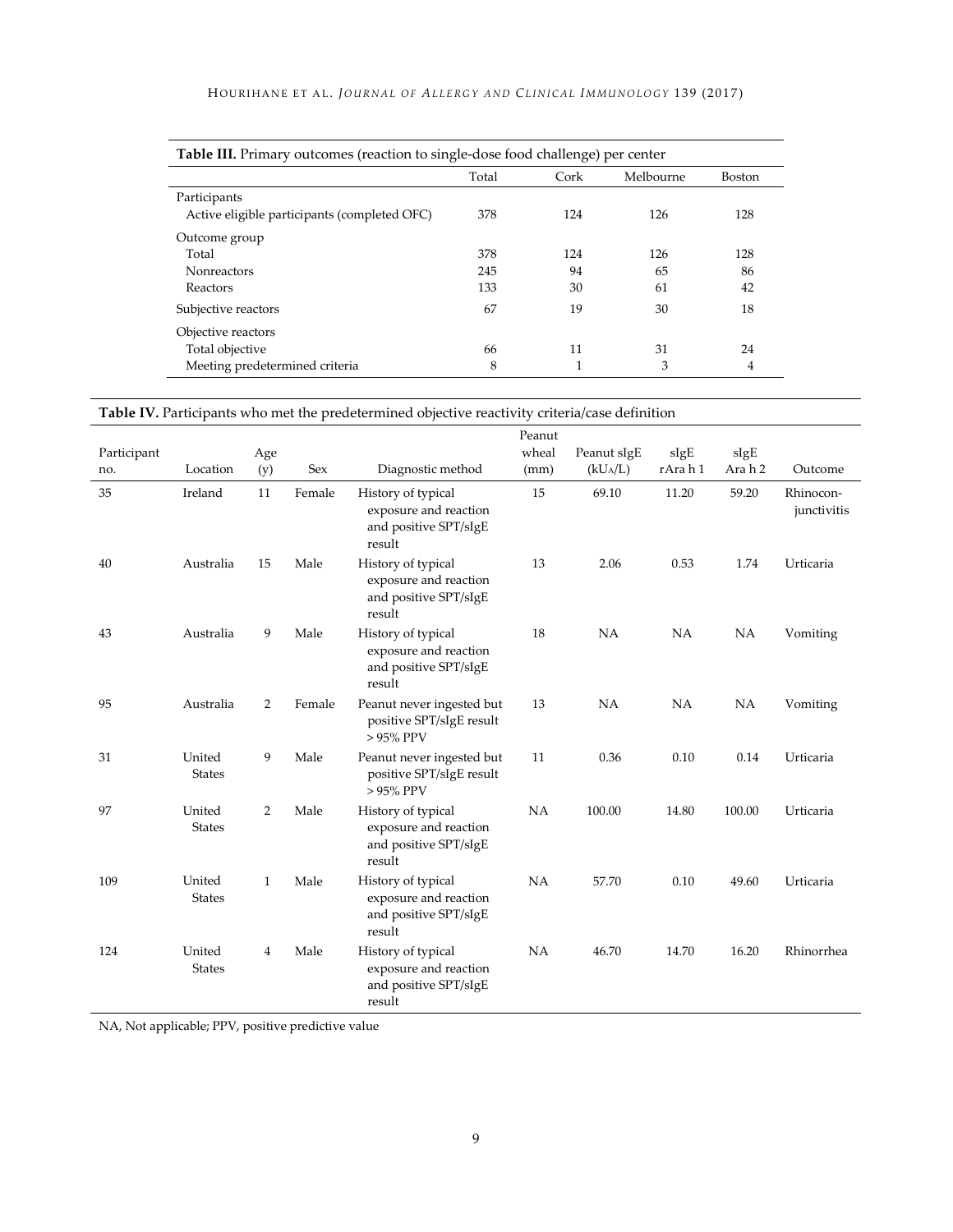Multivariable regression analysis showed no significant differences for age and center, reaction type, or participant/nonparticipant status. The 8 subjects who met the predetermined objective criteria were no different in age than others included in the study (Table IV).

Study center and reaction type were not significantly related to diagnostic entry criteria  $(\chi^2 = 3.39, P = .76)$ . Sex of the subject was not significantly related to reaction type ( $\chi$ 2 = 4.76,  $P = .19$ ).

Univariate analyses showed peanut sIgE, Ara h 1, Ara h 2, Ara h 3, Ara h 8, and Ara h 9 sIgE levels, and total IgE levels had no effect on inclusion criterion met or participant/ nonparticipant status (*P* = .21–.99, Table V). Peanut skin prick test (SPT) responses differed between study center location ( $\eta_P^2$  = 0.02, *P* = .03) with a small effect size<sub>10</sub> but not for reaction type (*P* = .25). Irish subjects had the lowest mean wheal size (9.50 mm [SD, 2.66]), and Australian subjects had the highest means wheal size (15mm [SD, 6.47]). No other skin or blood tests were significant for either type of reaction or location (*P* > .05).

| <b>Table V.</b> Reaction type versus mean values for skin and blood tests |         |        |             |       |       |      |      |      |
|---------------------------------------------------------------------------|---------|--------|-------------|-------|-------|------|------|------|
|                                                                           |         |        | Peanut      | rAra  | rAra  | rAra | rAra | rAra |
|                                                                           | Total   | Peanut | SPT-induced | h 1   | h 2   | h 3  | h 8  | h 9  |
|                                                                           | IgE     | sIgE   | wheal (mm)  | sIgE  | sIgE  | sIgE | sIgE | sIgE |
| Type of reaction (no.)                                                    |         |        |             |       |       |      |      |      |
| Nonreactor (245)                                                          | 490.46  | 28.18  | 11.69       | 11.11 | 22.52 | 4.88 | 1.49 | 0.74 |
| Subjective (67)                                                           | 1164.89 | 46.07  | 15.23       | 23.42 | 32.86 | 9.33 | 0.74 | 0.11 |
| Objective (66)                                                            | 1130.80 | 39.46  | 13.60       | 14.87 | 31.90 | 3.13 | 1.21 | 0.19 |
| Satisfies predetermined<br>criteria (8)                                   | 290.67  | 45.99  | 14.00       | 8.18  | 45.03 | 2.35 | 0.13 | 0.31 |

Adherence to precautionary labeling at study entry was significantly lower in Australia, where 76% ignore labeling compared with Ireland (33%) and the United States (36%;  $\chi^2$  = 66.21, *P* < .001). Proxy and self-reported adherence to precautionary allergen labeling (PAL) did not significantly change from T1 to T2 and was unaffected by age of child, study center, or diagnostic criteria met (*P* = .82–.42).

#### *Food allergy–related quality of life*

Baseline scores (before OFC) in the FAQL-PF predicted likelihood of reporting subjective versus objective symptoms (after OFC, *P* = .001). In effect, children who later experienced subjective symptoms to the single dose of peanut had the most adverse effect on FAQL at baseline (mean, 2.6 [SD, 1.4]). Those who did not experience any reaction had the best FAQL (lowest burden) at baseline (mean, 1.8 [SD, 1.3]). This provides further evidence of the association between clinical and psychological factors in patients with food allergy.

There was a significant main effect for time from T1 to T2 for parent-reported proxy FAQL-PF scores ( $\eta_p^2$  = 0.24, *P* = .014), with a medium to large effect size<sup>10</sup> where parents reported an improvement in FAQL for their children from baseline to 1 month after the protocol. There was a significant 3-way interaction between age, sex, and time ( $\eta_P^2$  = 0.11,  $P = .014$ ), with a medium effect size.<sup>10</sup> Regardless of the age or sex of the child, parents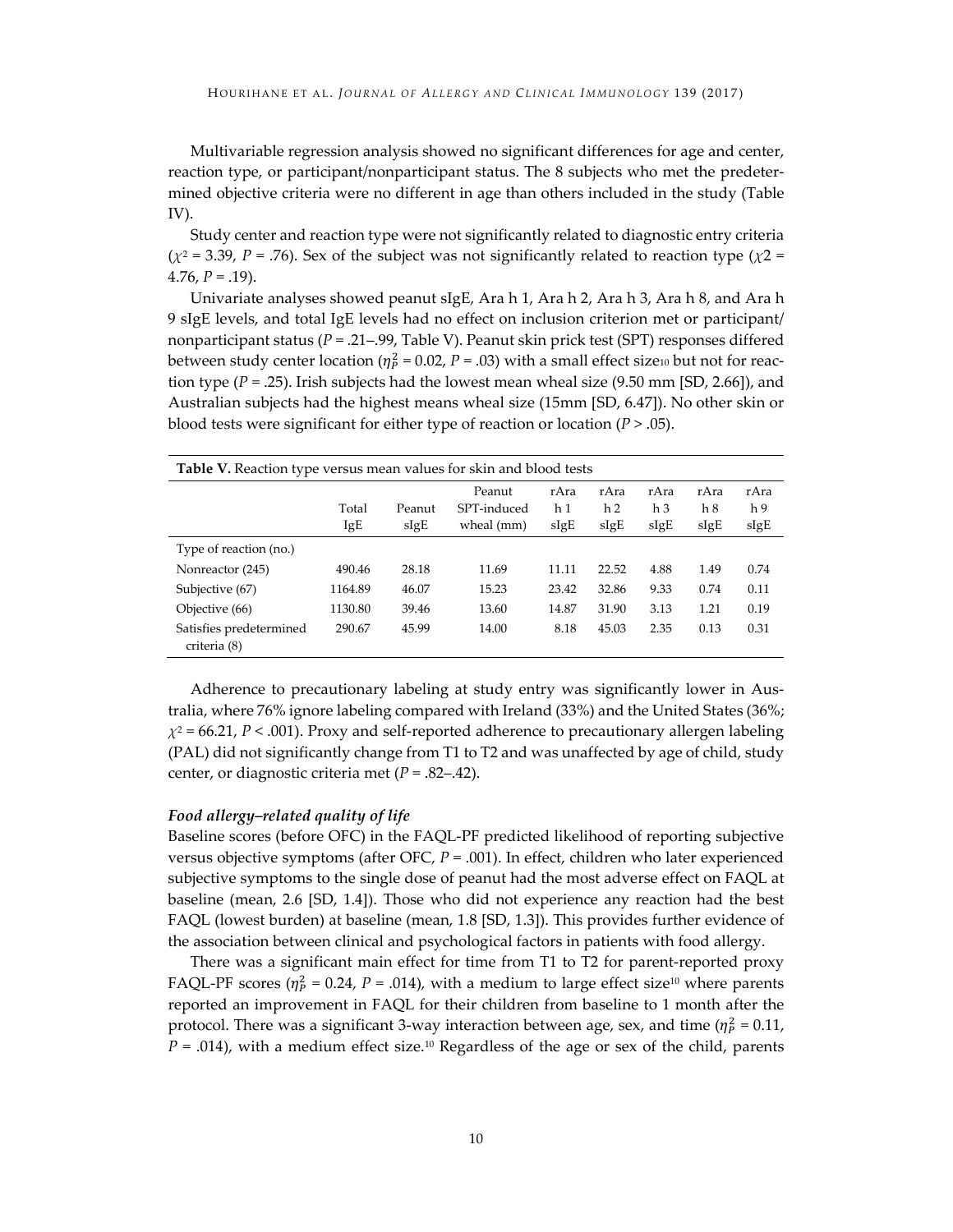reported improved FAQL at T2. Younger boys experienced a higher effect, whereas as age increased, parents reported a greater adverse effect for girls. Diagnostic criteria and type of reaction elicited in the single-dose study were not significant.

Children's self-reported FAQL-CF scores also improved from baseline (T1) to 1 month after the protocol (T2;  $\eta_p^2$  = 0.5, *P* = .001) with a very large effect size.<sup>10</sup> Again, there was no effect on FAQL based on inclusion criteria met or type of reaction (*P* = .158).

#### **Discussion**

The novel single-dose PATS findings strongly support the safety of the statistically determined  $ED_{05}$  based on population dose-distribution modeling<sup>2</sup> for administration to a nonselected patient population. The protocol was very acceptable to families and was clinically very safe. This approach offers the opportunity to identify the most dose-sensitive population of patients with peanut allergy in a safe and efficient manner. It could be adapted for other major allergenic foods.

Population EDs can be estimated by using statistical dose-distribution modeling of individual patient threshold doses.<sup>2-4</sup> ED estimates can vary depending on the choice of model. The single-dose PATS approach serves as a useful way to validate the ED estimates and select the best parametric model. In this single-dose PATS the percentage of patients reacting with the predetermined objective criteria (2.1%) was lower than predicted from the log-normal model (5%; 95% CI, 3.1% to 7.8%). Several reasons could explain the observed difference between the predicted 5% versus observed 2.1% rate. First, selection bias toward more highly sensitive patients could have occurred with the 750 patients with peanut allergy in the modeled data set because many of the patients included in the set were from tertiary allergy clinics, which could contribute to a bias toward a more sensitive population with peanut allergy, $2<sup>3</sup>$  although this study group of consecutive patients was also recruited in tertiary centers. Second, although objective responses were used in the clinics conducting threshold challenges and the PATS, the objective criteria used to establish the lowest observed adverse effect level for some of the patients might not have been as stringent as the criteria established for the PATS. In particular and among the mild transient reactions that did not meet the predetermined objective criteria, 13 additional patients experienced hives (a single hive in 8 cases, 2 hives in 4 cases, and 3 hives in 1 case, all lasting less than the stipulated 5 minutes). Had these 13 cases been counted as positive responses to the single-dose challenge, the reaction rate would have been 5.5%. Given these possibilities, the log-normal model used appears to be reasonable and appropriately conservative for use in the estimation of EDs for peanut.

Population modeling of individual threshold doses can be used to establish public health measures, such as the control of PAL. In Australia a reference dose for peanut of 0.2 mg of peanut protein was established from estimates of the  $ED_{01}.^2$  The  $ED_{01}$  was selected by the Voluntary Incidental Trace Allergen Labelling Scientific Expert Panel because it is predicted to protect 99% of the population with peanut allergy. However, based on the mild and transient responses encountered in PATS, use of  $ED_{05}$  as the basis for the peanut reference dose would be a more reasonable and implementable risk management decision.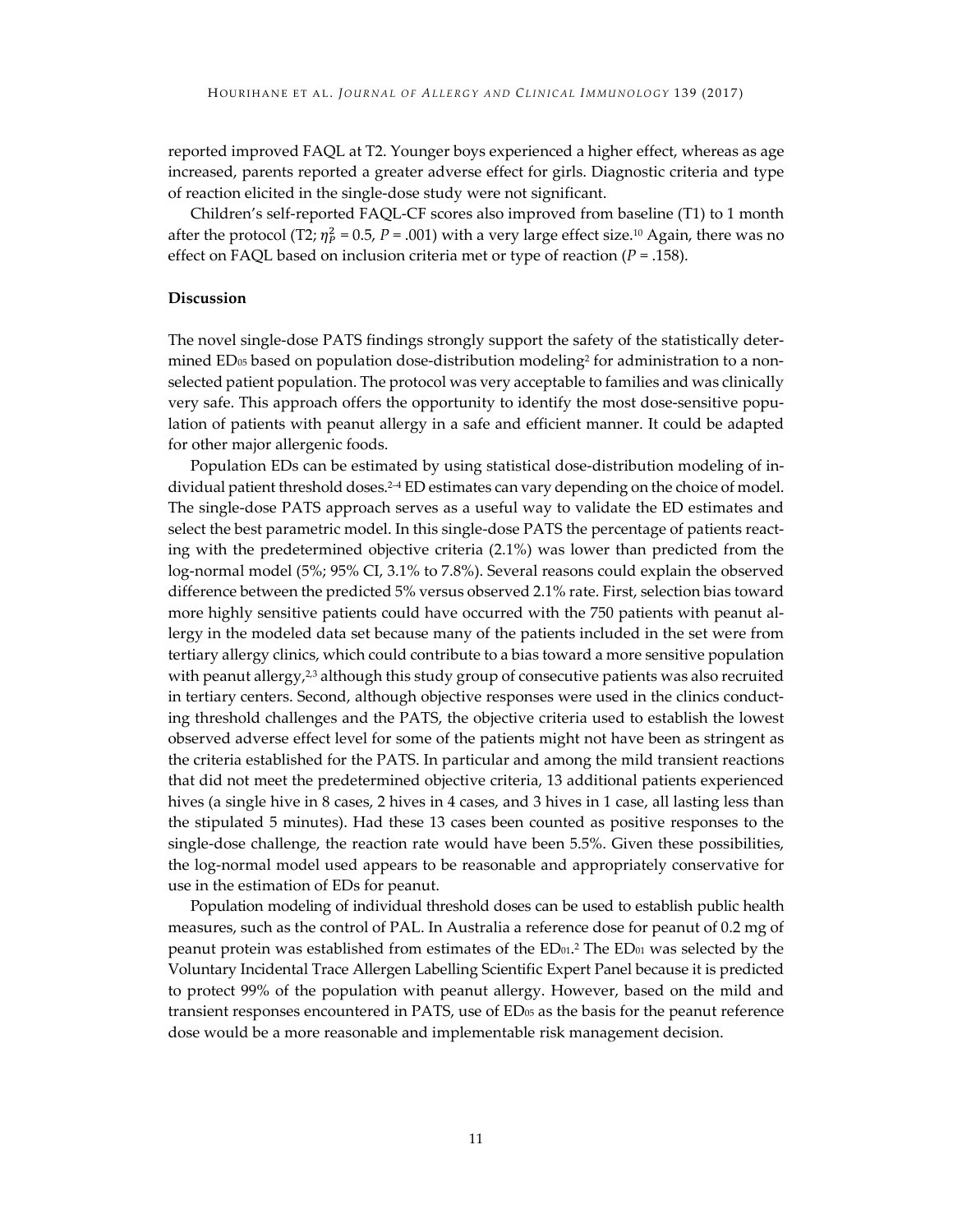PAL abounds in many marketplaces, but stakeholders find fault with the approach because use of PAL bears little relationship to actual risk.12,13 Almost 50% of the study population were routinely ignoring precautionary labeling. PATS has validated the ED<sub>05</sub>, and therefore the medical and food science communities, manufacturing industry, and public health authorities should consider adopting this model. This would assist in establishing an  $ED_{05}$ -based peanut reference dose to be used in quantitative risk assessment to underpin PAL backed by sound scientific evidence, which protects the vast majority of the community of patients with peanut allergy.

No center appeared to have a uniquely more sensitive study population than the other 2, suggesting this protocol and the predetermined criteria used for assessing single-dose OFCs could be used in other centers. Ireland had far more challenge-proved cases than the other centers but lower average ages than the US center, and Australian patients had larger peanut SPT responses and paid less attention to precautionary advisory labels. These intercenter demographic and diagnostic differences did not influence the primary or secondary outcomes of the study.

The predetermined approach to offer the study to all patients with peanut allergy in 3 distinct geographic regions, the comparison of characteristics of participants and nonparticipants, the permissive entry criteria, and the predetermined conservative case definition combine to address the most common criticism of OFC studies. How representative of the general population with peanut allergy are the subjects who volunteered? This study showed children with peanut allergy in each center were broadly similar, that severe reactors were included, and, critically, that participants appeared not to differ clinically from nonparticipants. Although we did not prospectively record previous reaction severity, all subjects were recruited from referred populations seen for their peanut allergy in tertiary/national referral centers, and therefore it is likely the representation of the severe end of the clinical spectrum of peanut allergy in this study population is at least similar to reported peanut allergy norms.

#### *Limitations of the study*

Many of the patients recruited were given diagnoses without the gold standard doubleblind, placebo-controlled food challenge (DBPCFC). However, the intended recruitment strategy was to recruit relatively unselected but near-certain cases to capture the whole spectrum of cases, which are often not included in incremental dose challenge studies. Our data show no differences in demographic details or serologic findings between participants and nonparticipants or between reactors and nonreactors or between the 8 most certain objective reactors and other groups. The inclusion and exclusion criteria appear to have been well constructed based on established clinical methods used elsewhere, clinical history, and SPT responses and sIgE levels greater than the determined decision points.<sup>14</sup>

Subjects did not undergo placebo challenges but only an active-dose cookie administered once. Placebo doses would have required doubling attendances to more than 700 visits, and we considered the projected likelihood of significant reactivity of around 5% in the singledose study did not justify a placebo arm. It is notable that 65% of subjects reported no reaction at all to the ED<sub>05</sub> cookie, despite knowing it was an "active" dose. Intentionally liberal documentation of reported symptoms and having a set of fixed pretest criteria for an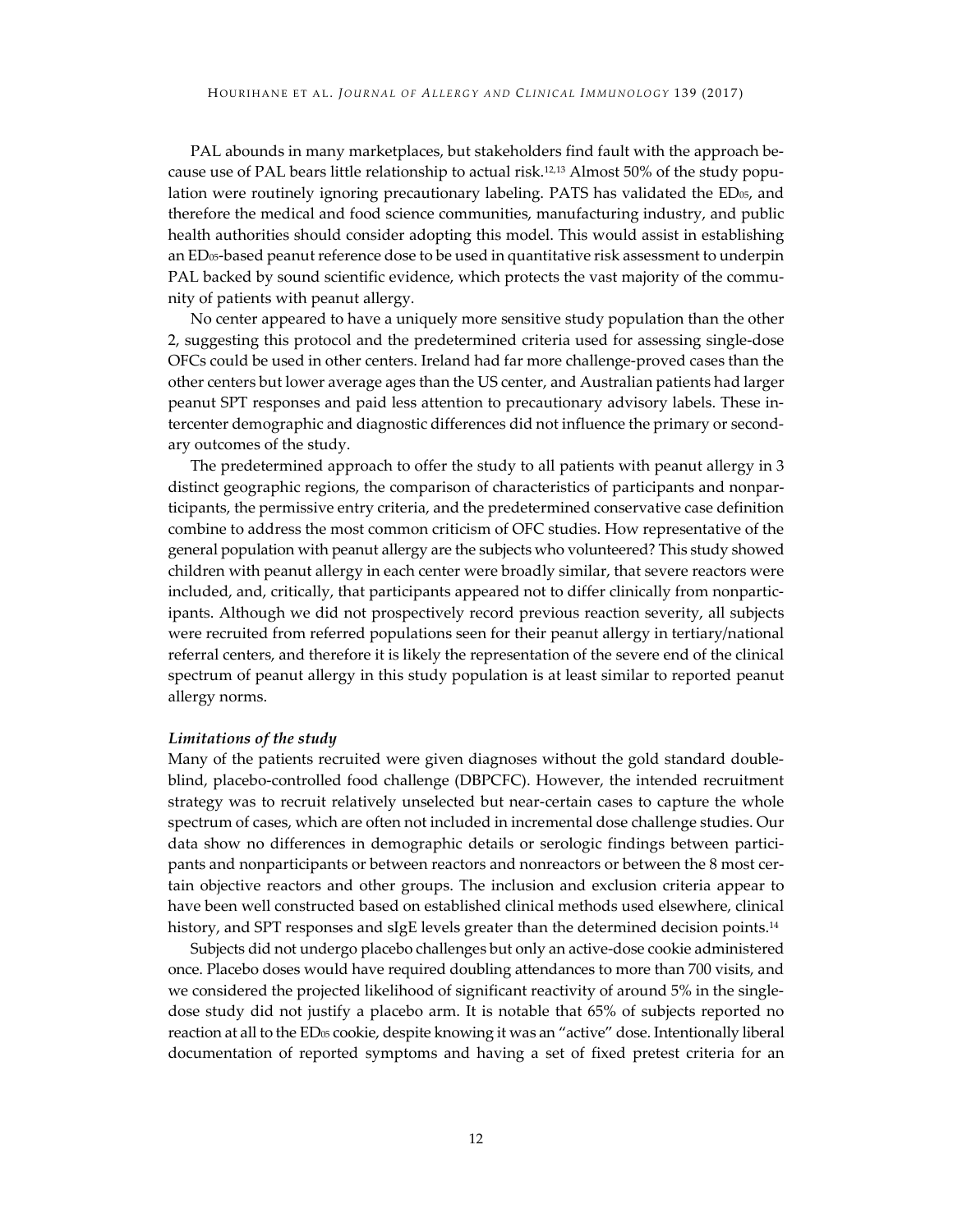objective reaction allowed post hoc distinction of subjective from objective reactors, although determining the relatedness of any reaction to the single dose was difficult in real time because of the lack of options normally available in routine OFCs, such as waiting longer between doses and repeating doses.<sup>1,14</sup> Subjective reactors had lower pretest FAQL values than objective reactors and nonreactors, which suggests anxiety might play a role in reports of mild/subjective reactions at low doses in the community and in DBPCFCs<sup>15</sup> and also possibly in reactions to placebo doses during DBPCFCs.16

PATS was an assessment of low-dose sensitivity in a population of patients with peanut allergy at a single time point, and further studies are needed to assess both populationlevel and individual subjects' variation in low-dose sensitivity over time. Standard incremental DBPCFCs do not correlate well with the reported severity of community reactions,17 and dose is only one variable to be considered in the difficult assessment of the severity of food allergy.18

The PATS offers a new clinical paradigm and methodology with regard to assessing clinical risk; this current study might define the 5% of patients who are most dose sensitive. It confirms previous findings that validated questionnaires assessing FAQL show patients gain nearly as much from a "failed" OFC as they do from a "passed" OFC, probably because of decreased uncertainty about the next and future reactions.7 This tangible effect could promote adoption of PATS single-dose peanut challenges in units not currently performing diagnostic multidose OFC.

The single-dose protocol does not replace current clinical food challenges, which are critical for definitive diagnosis of food allergy but would provide extra clinical information of patients' level of risk related to dose and could help inform consumer choices and physician advice to patients regarding PAL.13,15 Single-dose challenges could be done before starting a progressive clinical food challenge to identify the most highly sensitive patients and reduce any risks associated with the use of higher doses used in clinical food challenges. PATS suggests clinical validation of other allergenic food sources could be addressed in similar studies in which the population dose distribution has been modeled by using sufficient threshold data. Clinicians might be able to use PATS single-dose OFCs widely because they are easier to perform than routine diagnostic OFCs or DBPCFCs.

#### **Conclusion**

The novel single-dose OFC based on the statistical dose-distribution analysis of past challenge trials is a clinically safe and efficient approach to identify the most highly dose-sensitive population of patients with food allergy, and it improves food allergy–related quality of life. The validation of the  $ED_{05}$  will also assist regulators, public health agencies, and manufacturers in the establishment of approaches to allergen management that will protect the vast majority of consumers/patients with food allergy.

**Acknowledgments** – We thank Dr Eyal Oren (Northshore Allergy), Colette Hurley, and other nursing or medical staff who assisted recruitment and challenges.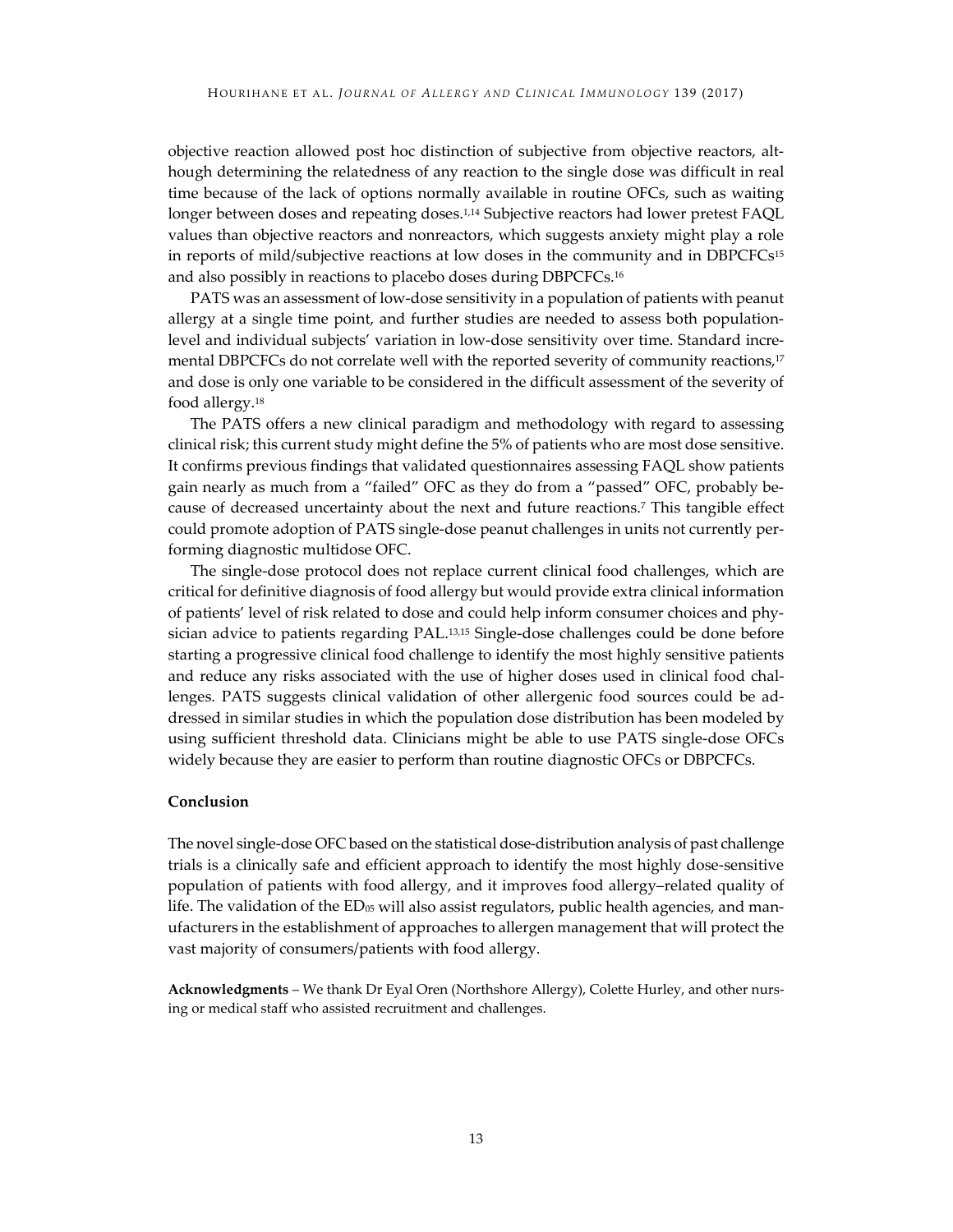**Funding** – This project is funded by the Food Allergy Research & Resource Program (FARRP) and supported by grant no. 1UL1TR001102-01.

**Conflict of interest** – Disclosure of potential conflict of interest: J. O'B. Hourihane receives grant support from the Food Safety Authority and the National Children's Institute, Ireland; serves on the board for Aimmune Corporation; serves as a consultant for Aimmune Corporation; and receives payments for lectures from Thermo Fisher, Nutricia, and Servier. W. G. Shreffler receives grant support from the Food Allergy Research & Resource Program (FARRP); serves on the board for FARE; serves as a consultant for Sanofi; and receives grant support from Mead Johnson, Sanofi, Gerber Foundation, Aimmune, DBV, and the National Institute of Allergy and Infectious Diseases (NIAID). G. Dunngalvin receives grant support from the Food Safety Authority and the National Children's Institute. A. Dunngalvin receives grant support from the Food Safety Authority and the National Children's Institute, serves as a consultant for Aimmune Corporation, and receives payments for lectures from Nutricia and SafeFood Ireland. J. L. Baumert receives grant support from FARRP, serves as a consultant for DBV Technologies, and receives royalties from Neogen Corporation. S. L. Taylor receives grant support from FARRP and receives royalties from Neogen Corporation. The rest of the authors declare that they have no relevant conflicts of interest.

#### **References**

- 1. Sampson HA, Gerth van Wijk R, Bindslev-Jensen C, Sicherer S, Teuber SS, Burks AW, et al. Standardizing double-blind, placebo-controlled oral food challenges: American Academy of Allergy, Asthma & Immunology–European Academy of Allergy and Clinical Immunology PRAC-TALL consensus report. J Allergy Clin Immunol 2012;130:1260–74.
- 2. Taylor SL, Baumert JL, Kruizinga AG, Remington BC, Crevel RWR, Brooke-Taylor S, et al. Establishment of Reference Doses for residues of allergenic foods: report of the VITAL Expert Panel. Food Chem Toxicol 2014;63:9–17.
- 3. Taylor SL, Crevel RWR, Sheffield D, Kabourek J, Baumert J. Threshold dose for peanut: risk characterization based upon published results from challenges of peanut-allergic individuals. Food Chem Toxicol 2009;47:1198–204.
- 4. Allen KJ, Remington BC, Baumert JL, Crevel RWR, Houben GF, Brooke-Taylor S, et al. Allergen reference doses for precautionary labeling (VITAL 2.0): clinical implications. J Allergy Clin Immunol 2014;7:156–64.
- 5. Zurzolo GA, Allen KJ, Taylor SL, Shreffler WG, Baumert JL, Tang MLK, et al. Peanut Allergen Threshold Study (PATS): validation of eliciting doses using a novel single-dose challenge protocol. Allergy Asthma Clin Immunol 2013;9:35.
- 6. Osborne NJ, Koplin JJ, Martin PE, Gurrin LC, Thiele L, Tang ML, et al. The HealthNuts populationbased study of paediatric food allergy: validity, safety and acceptability. Clin Exp Allergy 2010; 40:1516–22.
- 7. DunnGalvin A, Cullinane C, Daly DA, Flokstra-de Blok BM, Dubois AEJ, Hourihane JO. Longitudinal validity and responsiveness of the Food Allergy Quality of Life Questionnaire–Parent Form in children 0–12 years following positive and negative food challenges. Clin Exp Allergy 2010;40:476–85.
- 8. Sampson HA, Muñoz-Furlong A, Campbell RL, Adkinson NF Jr, Bock SA, Branum A, et al. Second symposium on the definition and management of anaphylaxis: summary report—Second National Institute of Allergy and Infectious Disease/Food Allergy and Anaphylaxis Network symposium. J Allergy Clin Immunol 2006;117:391–7.